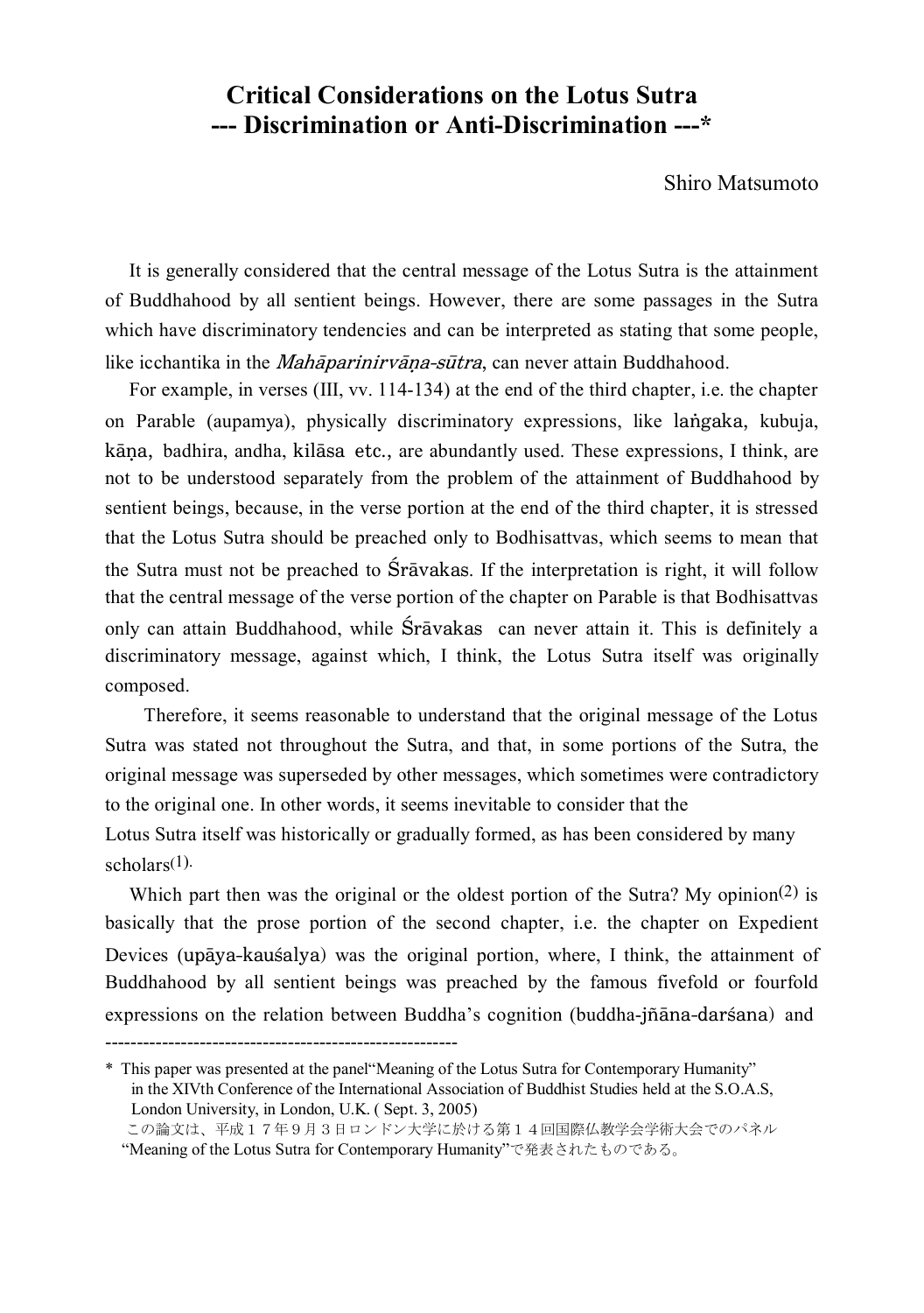sentient beings (sattva)[SP, Kern & Nanjio ed., 40,3-8].

 The characteristic feature of the prose portion of the chapter on Expedient Devices is that the words bodhisattva, mahāyāna and hīnayāna are never used there, at least in the Sanskrit text (SP) (3). It is to be noted that, in the 27 chapters of the Sanskrit text, the chapter on Expedient Devices is the only chapter, in which the prose portion has no examples of the term "mahayana." The fact. I think, cannot be explained without considering that the prose portion of the chapter is the oldest or the original part of the Lotus Sutra. On the other hand, Chinese translations, especially the translation by Kumārajīva, who repeatedly inserted the words 菩薩 and 大乗 in the places where there are no Sanskrit equivalents(4), are in many cases unreliable because they reflect the later development which praises the ideals of "Bodhisattva" and "Mahayana." Therefore, if the prose portion of the second chapter on Expedient Devices was the original portion of the Lotus Sutra, it seems clear that the original message of the Sutra cannot be expressed by words such as "Bodhisattva" and "Mahāyāna."

 In my opinion, the central position of the Sutra had, in the process of its gradual formation, basically shifted from "Buddhayana" to "Mahayana" or from "eka-yana" to "tri-yāna;" in other words, from "anti-discrimination" to "discrimination." In this respect, it becomes important to understand accurately the central message of the third chapter on Parable, at the end of which, as stated before, physically discriminatory expressions are abundantly used.

In this chapter on Parable, it is well known that Sariputra, the representative of Srāvakas, was predicted by the Buddha to attain Buddhahood. The prediction has been interpreted as the prediction given to  $\hat{S}$ rāvakas  $(5)$ . However, I think that  $\hat{S}$ ariputra was regarded in the chapter not as a  $\overline{S}r\overline{a}v\overline{a}v\overline{a}k$  as a Bodhisattva, because, according to the words of the Buddha's prediction in question (SP,64,10-65,7), it is stated that the Buddha preaches the Lotus Sutra to Śrāvakas wishing Śāriputra — who has in fact been made ripened in the highest enlightenment by the Buddha at the presence of innumerable Buddhas in the past, and who has forgotten his past practices ― to recall his past practices and vow (pūrva-caryā-pranidhāna) $[SP,64,14]$ .

In this statement, the term "pūrva-caryā" cannot but be interpreted as meaning "bodhisattva-cary $\bar{a}$ ." Thus it seems quite clear that  $\bar{S}$  ariputra was considered there to be, in fact, a Bodhisattva who had been long practiced Bodhisattva practice (bodhisattva-carya) in past lives. If this interpretation is correct, it will follow that the prediction to attain Buddhahood was given, in the chapter on Parable, not to a Sravaka but to a Bodhisattva, which seems to express the above-mentioned discriminatory position that Bodisattvas only can attain Buddhahood, while Śrāvakas can never attain it.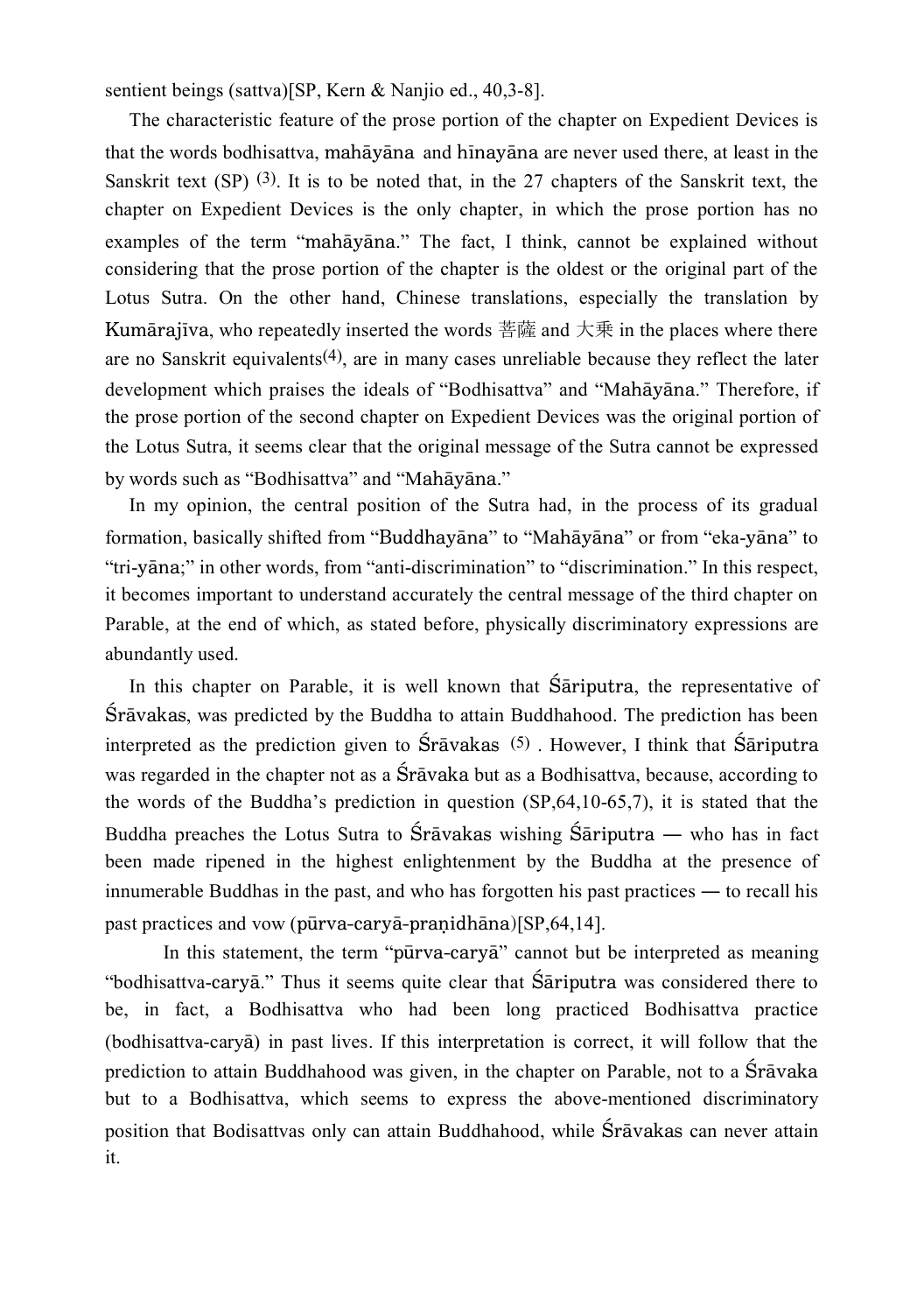According to the words of the Buddha's prediction, it is also stated that  $S$ ariputra will become a Buddha after having completed Bodhisattva practice (bodhisattva-cary $\bar{a}$ m  $paripūrva$ [SP,65,5], which means that one cannot attain Buddhahood without having completed Bodhisattva practice. It is needless to say that this idea is based on the discriminatory position that Bodhisattvas only can attain Buddhahood. Moreover, in the Buddha-land (buddha-ksetra) of Padmaprabha — the future Buddha whom Sariputra was predicted to be — Bodhisattvas are stated to be called jewels (ratna) $[SP, 66, 2]$ , while the existence of Śrāvakas is never mentioned. It is also stated that the Padmaprabha Buddha, the future form of Sariputra, will give the prediction to attain Buddhahood to a Bodhisattva named Dhrtiparip $\overline{u}$ rna [SP,67,1-2]. This statement, needless to say, means that  $\hat{S}$  ariputra, who has been now predicted by  $\hat{S}$  akyamuni Buddha to attain Buddhahood, is in fact a Bodhisattva like Dhrtiparipurna who will be predicted by the Padmaprabha Buddha.

 In the chapter on Parable, it is noteworthy that the name of the Lotus Sutra is explicitly and fully stated for the first time in the Sutra. The full name given to the Sutra, as well as its Chinese translation by Kumārajīva, is as follows :

[1] saddharmapundarīkam dharmaparyāyam sūtrāntam mahāvaipulyam

 $b$ odhisattvāvavādam sarvabuddhaparigraham  $(SP, 65, 1-2)$ 

[2] 是大乗經、名妙法蓮華、教菩薩法、佛所護念。 (Taisho, 9, 11 b 1 5 - 1 6)

 The name given has many problems. First, it seems evident that the term "bodhisattva-avavāda," which was translated as "byan chub sems dpah rnams la gdams pa"(P, mdo,chu,30b3) in Tibetan translation, and as 教菩薩法 in Kumārajīva's Chinese translation, expresses the understanding of the composer of this chapter, or of this term, that the Lotus Sutra is to be preached to Bodhisattvas or that all listeners of the Sutra, including Śrāvakas, are in fact Bodhisattvas.

Second, the term "mahā-vaipulya," which was translated as "sin tu rgyas pa chen po"(P, mdo,chu,30b2-3) in Tibetan translation, was translated as 大乗 in Kumarajīva's translation. The term "mahā-vaipulya" was generally translated as 方等 (Taisho,9, 63b25,66a18,66b7,66b25) in DharmarakXa's translation. In translating the term "mahā-vaipulya," it seems that Kumārajīva was wrong, while Dharmaraksa was right. But this was not the case. The important thing is that the composer of the term seems to have added the word "maha" to the well known term "vaipulya," which had been used in the traditional nine-fold or twelve-fold classification of  $\overline{A}$ gama texts. Then, what was intended by the addition of "maha" ? It seems natural to consider that the idea "mahā-yāna" was intended. Therefore, in this respect, Kumārajīva's translation of the term "mahā-vaipulya" as 大乗 can be interpreted as indicating the real intention of the composer of the term "mahā-vaipulya."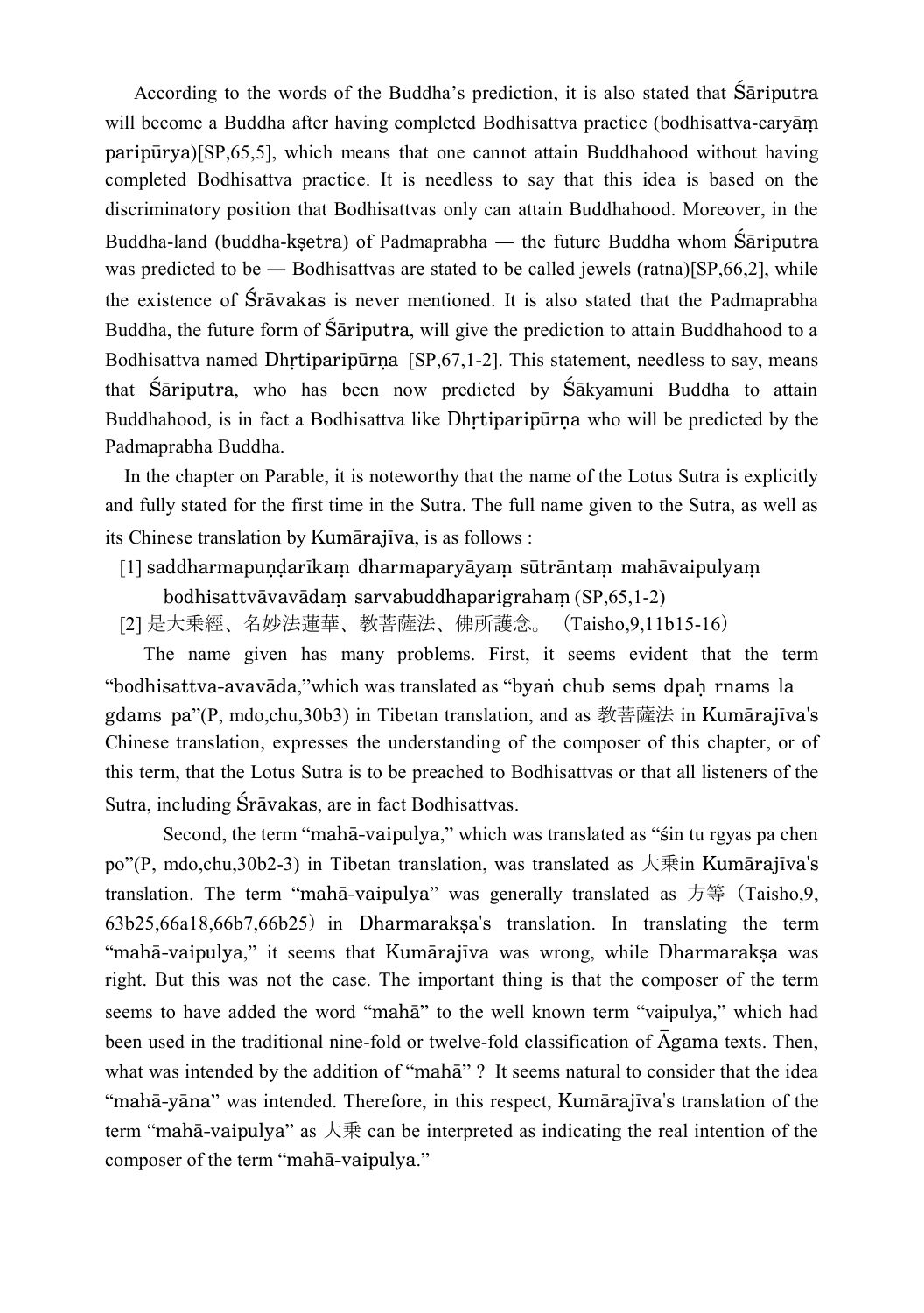People in China, Korea and Japan have not been able to doubt the validity of the understanding that the Lotus Sutra is a Mahayana sutra, because, in Kumarajiya's translation which has been quite influential in these countries, the Sutra is explicitly called 大乗經. However, this appellation, although well expressing the intention of the composer of the term "mahā-vaipulya," seems to have greatly damaged the accurate understanding of the Lotus Sutra itself, because, as is stated before, the original message of the Sutra, in my opinion, cannot be expressed by words such as Mahayana and Bodhisattva.

In this respect, it is to be noted that, in the chapter on Parable, the reality of three vehicles (tri-yana) seems to be affirmed, contrary to the position of the chapter on Expedient Devices where the existence of one vehicle (eka-yana) only is admitted. According to the Buddha's prediction to Sariputra, the Padmaprabha Buddha, who  $S$ ariputra will become in the future, is stated to preach the Dharma concerning three vehicles. The Sanskrit text runs as follows:

 $[3]$  trīny eva vānāny ārabhya dharmam desavisvati  $| (SP.65, 12-13)$ 

 It seems quite clear that this expression contradicts the message of the following sentence in the chapter on Expedient Devices.

[4] ekam evāham śāriputra yānam ārabhya sattvānām dharmam

desayāmi yad idam buddhayānam  $|(SP,40,13-14)$ 

 The importance of this sentence can be known from the fact that the term "ekam yaham" was used here for the first time in the Sanskrit text of the second chapter, and the fact that almost same sentences were repeated later in the chapter concerning the past Buddhas, the future Buddhas, the present Buddhas and once again Sakyamuni Buddha, as follows :

- [5] ekam eva yānam ārabhya sattvānām dharmam desitavanto yad  $idam$  buddhayānam  $(SP, 41, 4-5)$
- [6] ekam eva yānam ārabhya sattvānām dharmam desayisyanti yad  $idam$  buddhayānam  $(SP,41,15)$
- [7] ekam eva yānam ārabhya sattvānām dharmam desayanti yad idam buddhayānam  $(SP, 42, 6-7)$
- [8] ekam eva yānam ārabhya sattvānām dharmam desayāmi yad  $idam$  buddhayānam  $(SP.42.15-16)$

 Although these sentences in the chapter on Expedient Devices seem to have been regarded as expressing the central message of the Sutra in stating the reality of one vehicle, i.e. the Buddha's vehicle (buddha-yāna), the composer or the composers of the chapter on Parable had dared to adopt, on purpose, expression [3], which clearly contradicts these sentences, in order to deny the message of attainment of Buddhahood by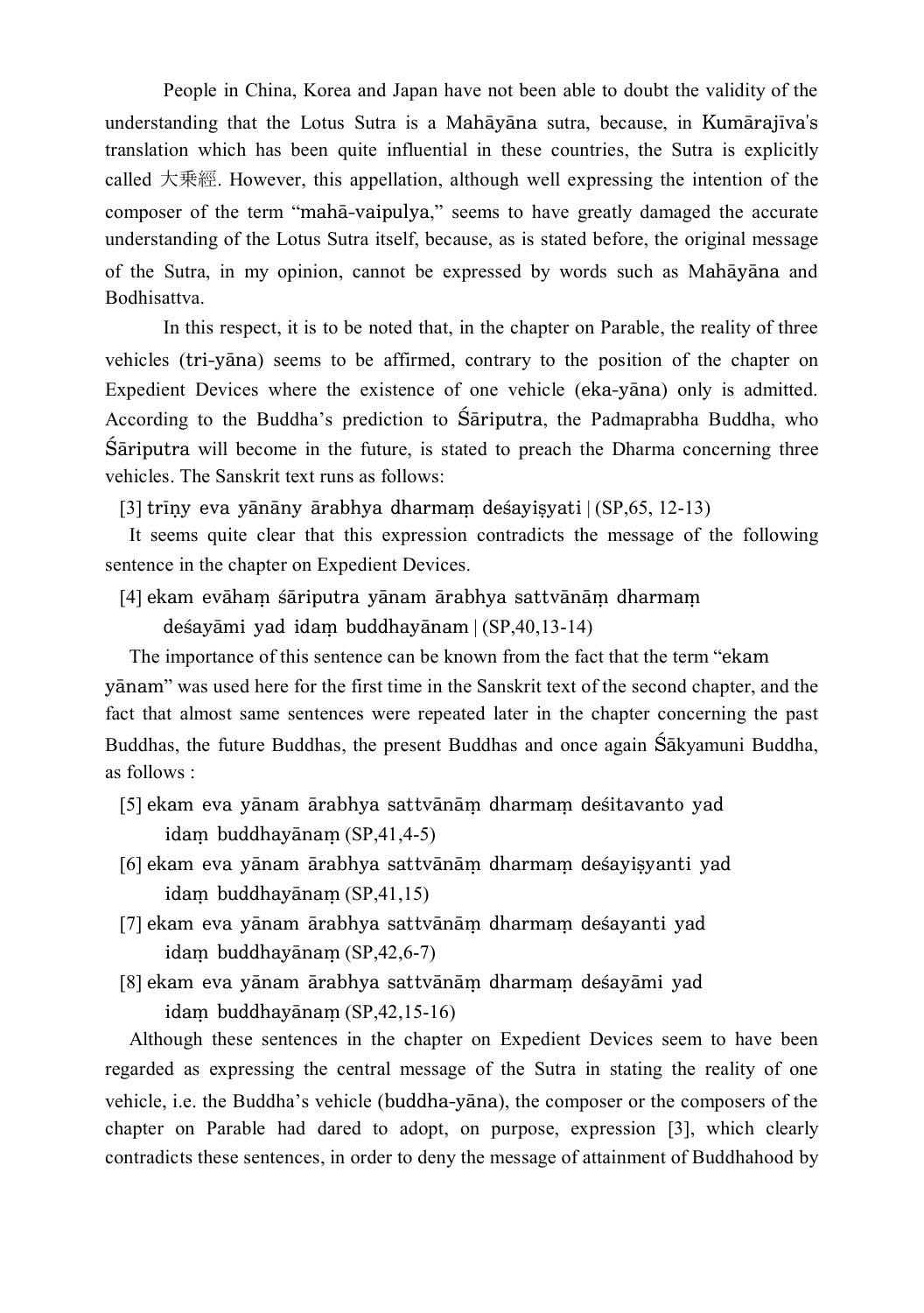all sentient beings and to establish the discriminatory position of affirming the reality and the distinction of three vehicles.

 The theory of the distinction of three vehicles is based on the idea of the superiority of Mahāyāna and Bodhisattvas to Hīnayāna and Śrāvakas. Thus, the theory of the distinction of three vehicles results from praising the ideals of Mahayana and Bodhisattva. In this respect, the famous parable of "the burning house" 火宅 in the chapter on Parable is to be examined next. First of all, how many people were there in the house? It is stated that, at most, five hundred people (SP,72,4) had lived in the house, and that, at most, there had been in the house twenty sons (SP,72,8) of the owner of the house, who were finally salvaged from the burning house by the expedient device of the owner, the rich man長者. Then, what has become of the rest of the people (possibly 480 people)? Does this mean that the 96% of the people were not salvaged and were abandoned to die in the burning house? Is this the so-called universal salvation?

 In this parable, because the Buddha is compared to the owner, it is doubtless that "sons of the owner" means "sons of the Buddha"(buddha-putra), i.e. Bodhisattvas. Thus, it seems clear that what is expressed by the parable is the discriminatory message that Bodisattvas only can attain Buddhahood, while Śrāvakas can never attain it, as is explicitly stated in the verse portion at the end of the chapter on Parable.

Moreover, the fundamental shift of position from Buddhayana to Mahayana is evidently recognized in the chapter. More precisely, it seems that this fundamental shift was the main motive of composing the parable of "the burning house." First, it is to be recalled that the word "mahayana" was never used in the prose portion of the second chapter on Expedient Devices, which, as stated before, I think, was the original portion of the Sutra. However, not only the prose portion but also the verse potion of the second chapter lacks the word "mahāyāna." In other words, the term "mahāyāna" was never used in the second chapter, at least in Sanskrit text. This is not a surprising fact, considering that, in this chapter, eka-yana was repeatedly stated to be Buddhayana, as is shown by the phrase "yad idam buddhayanam" in sentences [4] $\Box$ [8], and that the terms "eka-yāna" and "buddha-yāna" seems to have been used, possibly for the first time, by the composer of the prose portion of the second chapter, in order to deny the then prevalent idea of the superiority of Mahāyāna to Hīnayāna.

 Therefore, the composer of the third chapter, the chapter on Parable, who seems to have been convinced of the superiority of Mahayana to Hinayana, like many Mahāyānists in those days, had been seeking for a device to replace Buddhayāna by Mahāyāna, and finally he hit upon the solution to compose the parable of "the burning" house." It is to be noted that the first occurrence of the term "mahayana" in the chapter on Parable, or in the Sutra in my opinion, is as follows: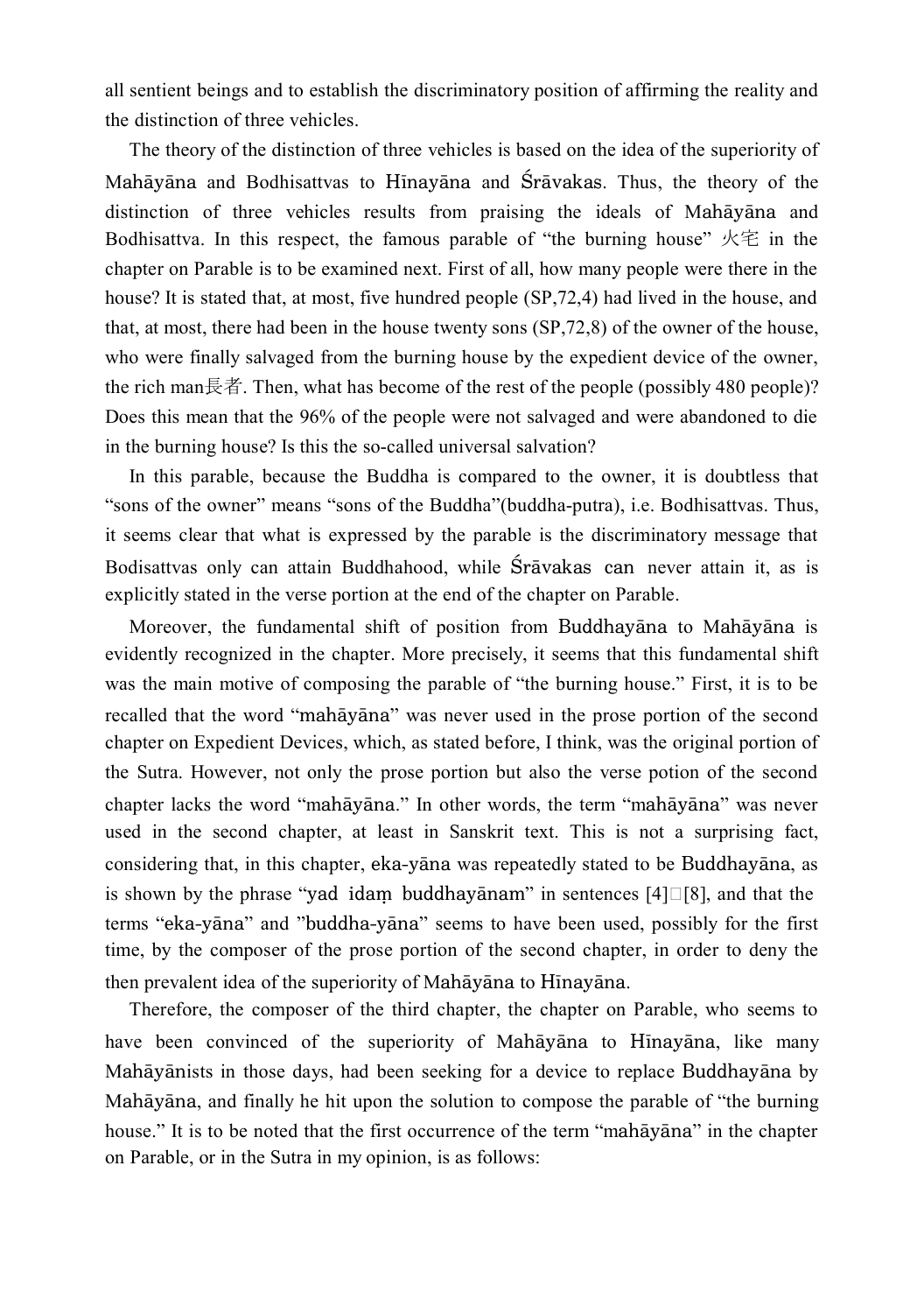[9] samvidyante ca me imāny evamrūpāny mahāyānāny  $(SP, 76, 1-2)$ 

In this sentence, the term "mahayanani" means " large vehicles" without any Buddhist connotation. These large vehicles (mahayana) of the father, the owner of the house, were, it is stated, later given equally to his sons. By merely stating that the vehicles given to the sons were large, the composer of the parable had succeeded, without difficulty, in introducing into the Sutra the term "mahayana" — which seems to have been purposely rejected by the composer of the prose portion of the second chapter ― and, as a result, succeeded in replacing "Buddhayana" by "Mahayana."

This replacement is well shown in the following expression.

 $[10]$  ekayānāni dattāni yad uta mahāyānāni  $|(SP,77,2)|$ 

Here, the formula "ekayana= buddhayana," stated by sentences  $[4] \square [8]$  in the chapter on Expedient Devices, was replaced by the formula "ekayana= mahayana." In other words, "Buddhayāna" was replaced by "Mahāyāna." Thus, the composer of the parable had succeeded in establishing the Mahayanist theories of the superiority of Mahāyāna to Hīnayāna, and of the distinction of three vehicles.

 Against these arguments above, one might think that, because what were given to the sons were not three kinds of vehicles, i.e. ox-drawn vehicles, goat-drawn vehicles and deer-drawn vehicles, but one kind of vehicle, i.e. large vehicle "mahayana," and because the formula "ekayana=mahayana" is admitted in the parable, what was preached by the parable is not the theory of three vehicles but the theory of one vehicle. I think otherwise.

First, the large vehicles (mahāyāna) given to the sons were in fact the ox-drawn vehicles, i.e. one of the three kinds of vehicles. Here "one vehicle" (ekayana) means "one of the three vehicles," i.e. Mahāyāna. This is a typically Mahāyānist interpretation of "one vehicle," because, if "one vehicle" is Buddhayana, "one vehicle" cannot be "one of the three vehicles." The theory of three vehicles presupposes the superiority of Mahāyāna to Hīnayāna. The idea of superiority and the idea of oneness are contradictory to each other. Thus, "one and equal vehicle" cannot be " one of the three vehicles" based on the idea of superiority. Therefore, I think, the following expression in the chapter on Parable seems to contain a logical contradiction, because "eka" means equality, while "maha" means superiority.

 $[11]$  ekam eva mahāyānam  $(SP, 82, 4-5, 10)$ 

 So if one considers, based on the following sentence, that the one vehicle theory is preferred to the three vehicles theory in the chapter on Parable, he seems to be too naïve in interpreting the text.

[12] pūrvam upāyakausalyena trīni yānāny upadarsayitvā pascān

mahāyānenaiva sattvān parinirvāpayati  $|(SP,82,7)|$ 

When the composer of the third chapter on Parable tried to introduce the concept of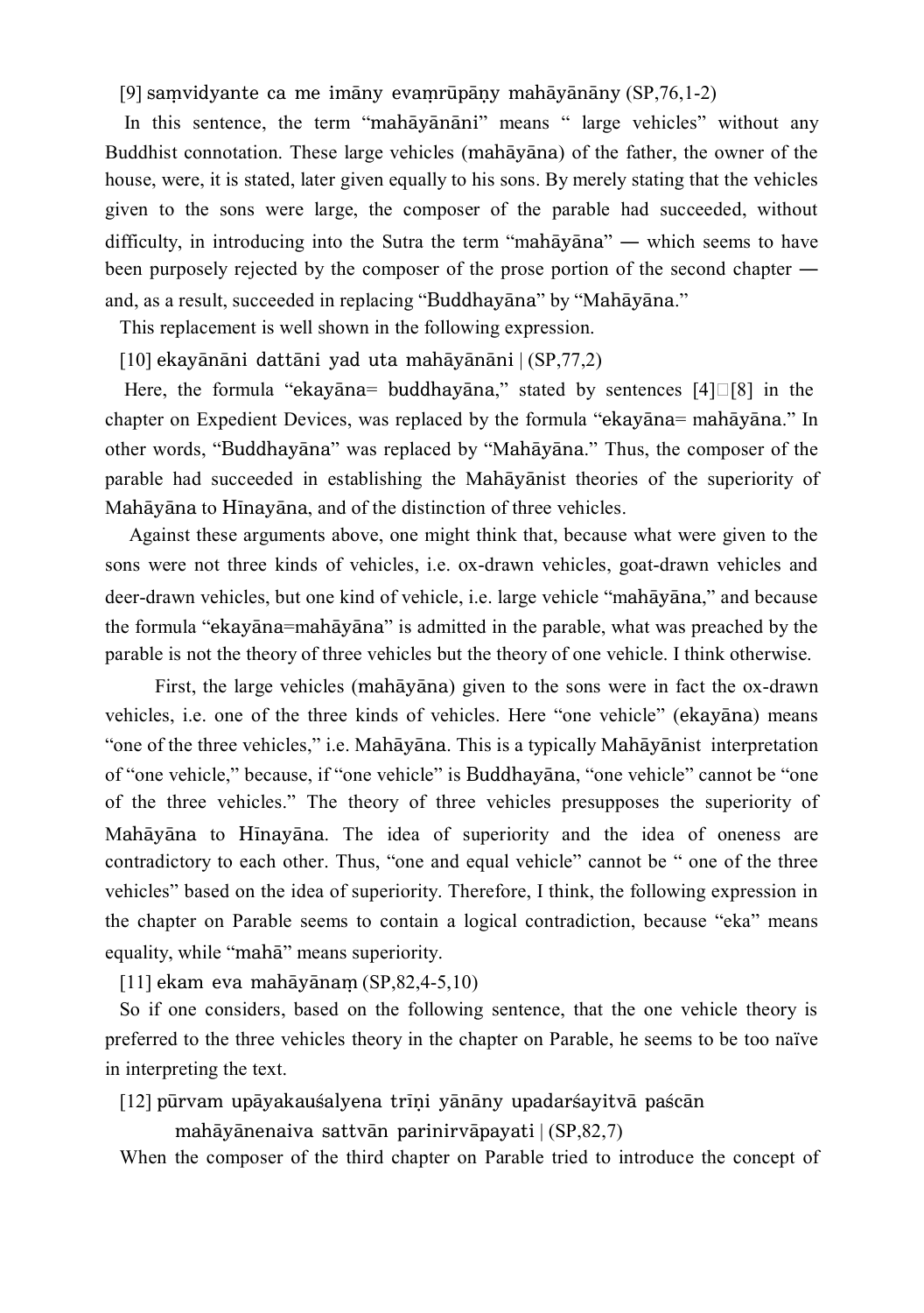Mahāyāna into the Sutra, it seems that he was not able to deny the concept of ekayana itself, because the concept had been already prevalent as denoting the essential teaching of the Sutra. Therefore, he could only change the content of the concept by replacing Buddhayāna by Mahāyāna. It seems not probable that he was supporting the one vehicle theory, considering that he made, in expression [3], Padmaprabha Buddha preach the Dharma concerning three vehicles, and that he used the term "ekayana" nowhere in the words of the  $\tilde{\text{S}}$ akyamuni Buddha's prediction (SP,65,3-67,6).

 Therefore, in conclusion, I consider the central message of the chapter on Parable to be the discriminatory position of the superiority of Mahayana and Bodhisattvas to Hinayana and Śravakas, and of the distinction of the three vehicles, as is stated by the verses at the end of the chapter as follows:

 $[13]$  mā haiva tvam bālajanasya agrato bhāsisyase sūtram

 $im'evar\bar{u}$ pam  $||136cd||$ 

ye tū iha vyakta bahuśrutāś ca smṛtimanta ye paṇḍita jñānavantaḥ | ye prasthitā uttamam agrabodhim tāñ śrāvayes tvam paramārtham etat ||137||(SP,97,6-8)

Here, because "ye prasthita uttamam agrabodhim" ("those who have proceeded to the highest, excellent enlightenment") means Bodhisattvas, while "bālajana"

("foolish people") means  $\hat{S}$ rāvakas, therefore it is stated in this passage that the Lotus Sutra must not be preached to  $S_{\text{r}}\bar{a}$  values and that it should be preached to Bodhisattvas only.

Moreover, physically discriminatory expressions, including "bala-jana" in passage [13], were abundantly used for non-Bodhisattvas in the verse portion. Thus, I think, it cannot be denied that the central position of the chapter on Parable is the discriminatory message that non-Bodhisattvas can never attain Buddhahood.

It is to be understood that, in the so-called Mahayana sutras, praising Bodhisattvas and Mah $\bar{a}$ yana was inseparable from blaming Śr $\bar{a}$ yakas and H $\bar{a}$ nayana. For example, in the chapter on Bodhisattvas 問菩薩品(Taisho,12,891b16-896a4) of the first Chinese translation of the *Mahaparinirvana-sutra*, the inability to attain Buddhahood by iccahntikas—闡提 was repeatedly preached. The distinction of the three vehicles was finally fixed by the gotra theory of the Yogacaras, according to which the gotras of Śrāvakas, Pratyekabuddhas and Bodhisattvas are different from one another and not interchangeable. However, it is to be noted that the difference between the three gotras are fixed steadily, because, in my opinion, the gotras are placed on the eternally existing single locus, which I call "dhātu  $(6)$ "

A prototype of "dhātu-vāda" (locus theory) can be found already in the fifth chapter of the Lotus Sutra, i.e. the chapter on Medicinal Herbs, where it is stated that different